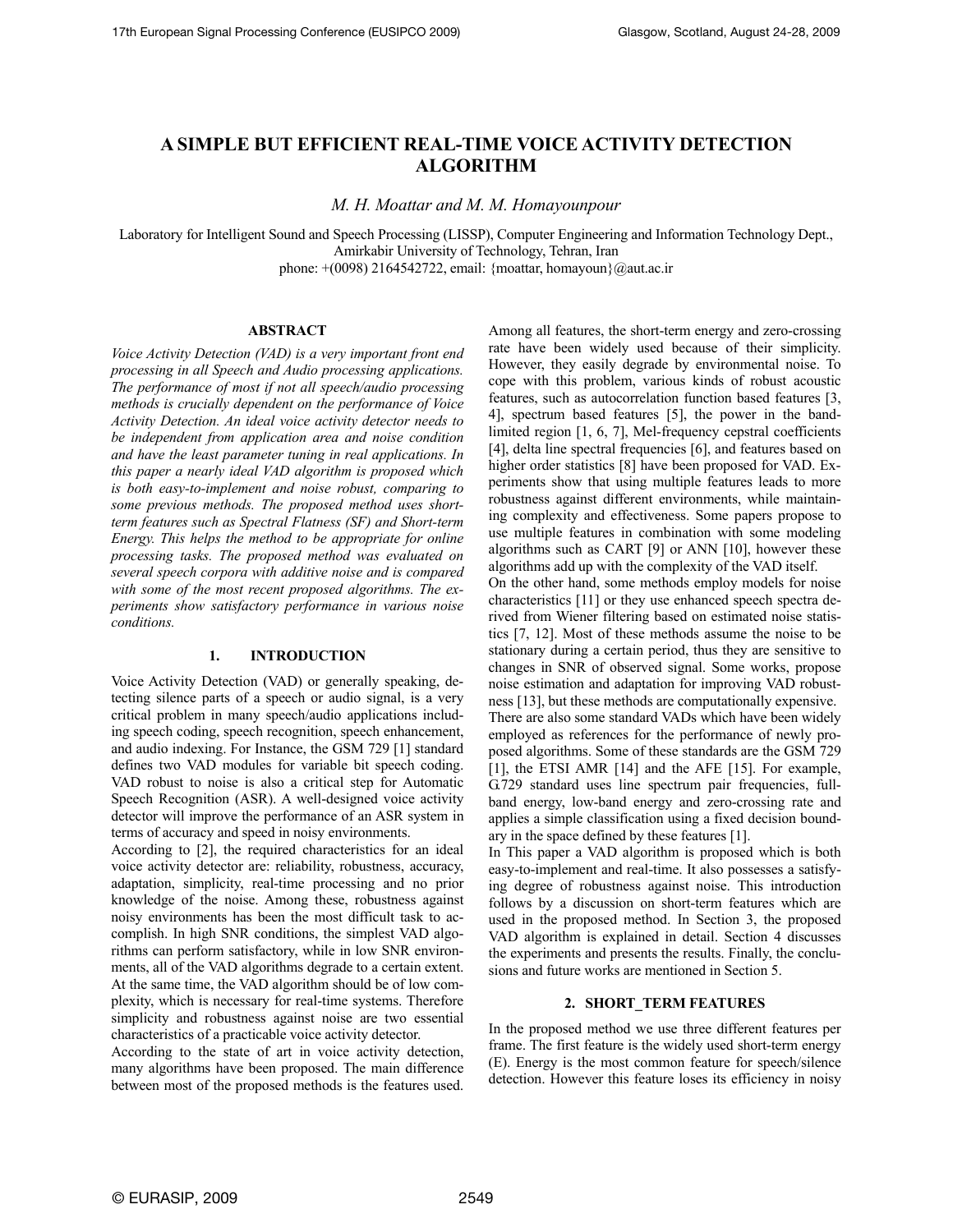conditions especially in lower SNRs. Hence, we apply two other features which are calculated in frequency domain. The second feature is Spectral Flatness Measure (SFM). Spectral Flatness is a measure of the noisiness of spectrum and is a good feature in Voiced/Unvoiced/Silence detection.

This feature is calculated using the following equation:

$$
SFM_{db} = 10\log_{10}(G_m / A_m)
$$
 (1)

Where  $A_m$  and  $G_m$  are arithmetic and geometric means of speech spectrum respectively. Besides these two features, it was observed that the most dominant frequency component of the speech frame spectrum can be very useful in discriminating between speech and silence frames. In this paper this feature is represented by F. This feature is simply computed by finding the frequency corresponding to the maximum value of the spectrum magnitude,  $|S(k)|$ .

In the proposed method, these three features are applied in parallel to detect the voice activity.



Figure 2: Feature values of speech signal corrupted with white noise



Figure 3: Feature values of speech signal corrupted with babble noise

Figures 1, 2 and 3 represent the effectiveness of these three features when speech is clean or is corrupted by white and babble noises.

# **3. PROPOSED VAD ALGORITHM**

The proposed Algorithm starts with framing the audio signal. In our implementation no window function is applied on the frames. First *N* frames are used for threshold initialization. For each incoming speech frame the three features are computed. The audio frame is marked as a speech frame, if more than one of the feature values fall over the precomputed threshold. The complete procedure of the proposed method is described below:

| Proposed Voice Activity Detection Algorithm                                                                          |
|----------------------------------------------------------------------------------------------------------------------|
| 1- Set Frame $Size = 10ms$ and compute number of frames                                                              |
| ( <i>Num _Of _Frames</i> )(no frame overlap is required)                                                             |
| 2- Set one primary threshold for each feature {These thresholds                                                      |
| are the only parameters that are set externally                                                                      |
| • Primary Threshold for Energy (Energy_PrimThresh)                                                                   |
| • Primary Threshold for F (F PrimThresh)                                                                             |
| • Primary Threshold for SFM (SF_PrimThresh)                                                                          |
| 3- for <i>i</i> from 1 to Num Of Frames                                                                              |
| 3-1- Compute frame energy $(E(i))$ .                                                                                 |
| 3-2- Apply FFT on each speech frame.                                                                                 |
| 3-2-1- Find $F(i) = arg max(S(k))$ as the most domi-                                                                 |
| nant frequency component.                                                                                            |
| 3-2-2- Compute the abstract value of Spectral Flatness                                                               |
| Measure $(SFM(i))$ .                                                                                                 |
| 3-3- Supposing that some of the first 30 frames are silence,<br>find the minimum value for E $(Min E)$ , F $(Min F)$ |
| and $SFM$ ( <i>Min</i> $SF$ ).                                                                                       |
| 3-4- Set Decision threshold for $E$ , $F$ and $SFM$ .                                                                |
| • Thresh $E = Energy$ PrimThresh * log(Min E)                                                                        |
| • Thresh $F = F$ PrimThresh                                                                                          |
| • Thresh $SF = SF$ PrimThresh                                                                                        |
| $3-5$ - Set Counter = 0.                                                                                             |
| • If $((E(i) - Min_E) >=$ Thresh $_E$ ) then <i>Counter</i> + +.                                                     |
| • If $((F(i) - Min_F) >=$ Thresh $_F$ then <i>Counter</i> + +.                                                       |
| • If $((SFM(i) - Min SF) \geq Thresh SF)$ then <i>Counter</i> + + .                                                  |
| 3-6- If <i>Counter</i> $> 1$ mark the current frame as speech else                                                   |
| mark it as silence.                                                                                                  |
| 3-7- If current frame is marked as silence, update the en-                                                           |
| ergy minimum value:                                                                                                  |
| $Min_{-}E = \frac{(Silence_{-}Count * Min_{-}E) + E(i)}{Silence_{-}Count + 1}$                                       |
|                                                                                                                      |
| $3-8$ - Thresh $E =$ Energy PrimThresh * log(Min E)                                                                  |

4- Ignore silence run less than 10 successive frames. 5- Ignore speech run less than 5 successive frames.

In the above algorithm there are three parameters that should be set primarily. These parameters are found automatically on a finite set of clean validation speech signals to obtain the best performance. Table 1 shows these parameter values used during all of the experiments in this paper.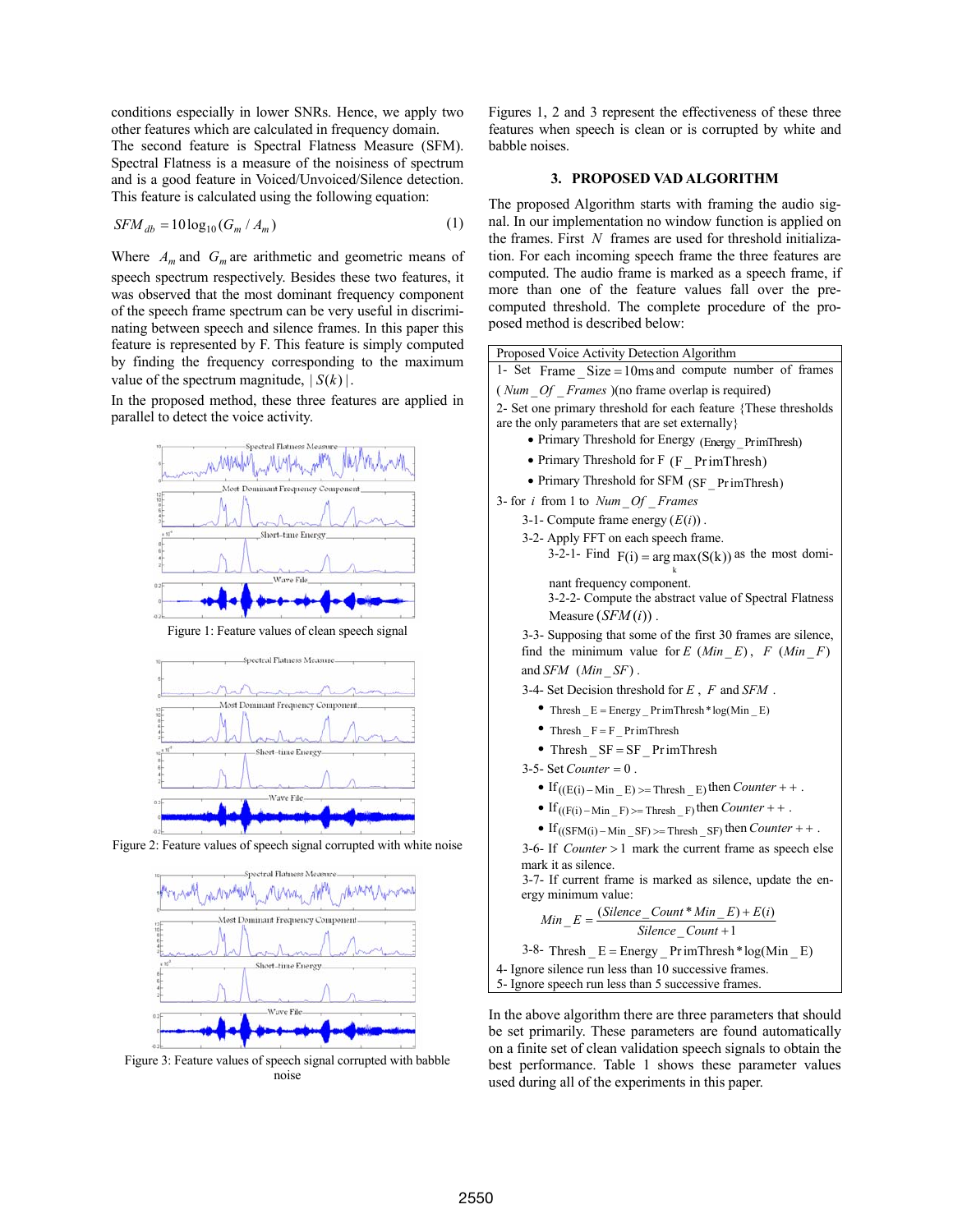Table 1: Appropriate values for parameters

|    | Energy_PrimThresh F PrimThresh (Hz) SF PrimThresh |  |
|----|---------------------------------------------------|--|
| 40 | 185                                               |  |

The experiments show that these parameters are not much dependent on recording conditions and are the best choices for general applications.

### **4. EXPRIMENTS**

For evaluating the proposed method, we used four different speech corpora. The first one is TIMIT Acoustic-Phonetic Continuous Speech Corpus [16] which is regularly used for speech recognition evaluation and contains clean speech data. We used the test data of this corpus in our evaluations. The second corpus is a Farsi microphone speech corpus known as Farsdat which contains speech data of over 300 native speakers [17]. The third corpus is a Farsi telephony speech corpus named TPersianDat collected in Laboratory for Intelligent Sound and Speech Processing (LISSP) in our department. This corpus is recorded for telephony speech and speaker recognition. This corpus is gathered in real world conditions and the speech files include background noise. Fourth dataset which is commonly used for evaluating VAD algorithms is the Aurora2 Speech Corpus. This corpus includes clean speech data as well as noisy speech.

To show the robustness of the proposed method against noisy environments, we added different noises with different SNRs to the clean speech signals in the first three corpora. No additional noise was added to Aurora2 Speech corpus.

To obtain a better viewpoint of the performance of the proposed method we compare it with two other VAD algorithms. The first one which is proposed in [13] finds an estimation of noise using Minimum Mean-Squared Error (MMSE) and is proposed for VAD in high variance vehicular noise. The other method which is mostly used as a reference method for VAD algorithms evaluation is the VAD used in the ITU G.728 Annex B standard [1].

Two common metrics known as Silence Hit Rate (HR0) and Speech Hit Rate (HR1) are used for evaluating the VAD performance. It is necessary to mention that mostly there is a trade-off between these two metrics and increasing one may lead to decreasing the other. To have a better metric for comparing two different VAD algorithm, we define a total performance metric (T) as the mean of HR0 and HR1. It is worth mentioning that in most applications increasing in HR1 is most important than increasing in HR0 so it is better to have a weighted mean between these two measures. But since we don't want to have a prejudgment for the possible applications of the method, we relinquish the weighted mean. However, the results demonstrate that the weighted mean is almost indifferent for the proposed evaluation.

The proposed method is first evaluated for three different datasets and five different noises. For these evaluations, white, babble, pink, factory and Volvo noises with 25, 15, 5 and -5 db SNRs are added to the original speech data. The proposed algorithm is also evaluated on the original speech. Table 2, shows the results achieved from these evaluations in term of HR0, HR1 and T.

Table 2: Experimental Results for the proposed algorithm on three different speech corpora

|              | on unce unicient specen corpora |                            |                    |            |                    |              |
|--------------|---------------------------------|----------------------------|--------------------|------------|--------------------|--------------|
| Corpus       | Noise                           | <b>SNR</b>                 |                    | Accuracy % |                    | Accuracy for |
|              |                                 | $\left(\mathrm{db}\right)$ | HR <sub>0</sub>    | HR1        | T                  | Noise %      |
|              | None                            |                            | 95.07              | 98.05      | 96.56              | 96.56        |
|              | white                           | 25                         | 90.41              | 99.77      | 95.09              |              |
|              |                                 | 15                         | 97.59              | 84.73      | 91.16              |              |
|              |                                 | 5                          | 73.68              | 100        | 86.84              | 86.27        |
|              |                                 | $-5$                       | 44.01              | 100        | 72                 |              |
|              |                                 | 25                         | 96.46              | 97.89      | 97.18              |              |
|              |                                 |                            |                    |            | 94.31              |              |
|              | babble                          | 15                         | 91.81              | 96.81      |                    | 85.40        |
|              |                                 | 5                          | 70.17              | 95.61      | 82.89              |              |
|              |                                 | $-5$                       | 47.91              | 86.56      | 67.24              |              |
|              |                                 | 25                         | 90.64              | 99.77      | 95.20              |              |
| <b>TIMIT</b> | pink                            | 15                         | 84.29              | 98.06      | 91.17              | 83.22        |
|              |                                 | 5                          | 69.65              | 100        | 84.82              |              |
|              |                                 | $-5$                       | $\overline{23.40}$ | 100        | 61.70              |              |
|              |                                 | 25                         | 90.54              | 99.83      | 95.18              |              |
|              |                                 | 15                         | 84.06              | 95.31      | 89.68              |              |
|              | factory                         | 5                          | 75.31              | 76.20      | 75.75              | 77.21        |
|              |                                 | -5                         | 41.16              | 55.33      | 48.24              |              |
|              |                                 | 25                         | 97.83              | 97.84      | 97.83              |              |
|              |                                 | 15                         | 51.62              | 97.13      | 74.37              |              |
|              | Volvo                           |                            |                    |            |                    | 72.29        |
|              |                                 | 5                          | 51.62              | 97.69      | 61.03              |              |
|              |                                 | $-5$                       | 15.14              | 96.72      | $\overline{55.93}$ |              |
|              | None                            | <u>.</u>                   | 97.19              | 97.72      | 97.45              | 97.45        |
|              |                                 | 25                         | 99.13              | 98.47      | 98.90              |              |
|              | white                           | 15                         | 98.01              | 99.16      | 98.58              | 92.74        |
|              |                                 | 5                          | 96.13              | 99.16      | 97.65              |              |
|              |                                 | $-5$                       | 54.13              | 97.58      | 75.86              |              |
|              |                                 | 25                         | 93.25              | 98.80      | 96.02              |              |
|              | babble                          | 15                         | 54.13              | 99.23      | 76.78              |              |
|              |                                 | 5                          | 35.95              | 99.80      | 67.88              | 75.72        |
|              |                                 | $-5$                       | 24.44              | 100        | 62.22              |              |
|              |                                 | 25                         | 98.43              | 99.04      | 98.74              |              |
| Farsdat      |                                 | 15                         | 97.86              | 98.25      | 98.05              |              |
|              | pink                            |                            |                    |            |                    | 93.96        |
|              |                                 | 5                          | 94.06              | 96.47      | 95.27              |              |
|              |                                 | -5                         | 71.43              | 96.16      | 83.79              |              |
|              |                                 | 25                         | 99.04              | 98.55      | 98.79              |              |
|              | factory                         | 15                         | 90.06              | 98.28      | 94.17              | 88.53        |
|              |                                 | 5                          | 80.43              | 95.76      | 88.10              |              |
|              |                                 | -5                         | 62.02              | 84.14      | 73.08              |              |
|              |                                 | 25                         | 99.13              | 98.70      | 98.92              |              |
|              |                                 | 15                         | 98.01              | 98.89      | 98.45              |              |
|              | Volvo                           | 5                          | 51.65              | 97.95      | 74.80              | 84.07        |
|              |                                 | $\overline{5}$             | 29.30              | 98.97      | 64.13              |              |
| TPersianDat  | None                            | ---                        | 86.83              | 92.93      | 89.88              | 89.88        |
|              |                                 | 25                         | 85.15              | 93.75      | 89.45              |              |
|              |                                 | 15                         |                    | 94.2       |                    |              |
|              | white                           |                            | 80.17              |            | 87.19              | 84.27        |
|              |                                 | 5                          | 74.21              | 94.96      | 84.58              |              |
|              |                                 | $-5$                       | 65.66              | 86.10      | 75.88              |              |
|              |                                 | 25                         | 86.36              | 93.49      | 89.93              |              |
|              | babble                          | 15                         | 84.83              | 85.82      | 85.32              | 77.15        |
|              |                                 | 5                          | 61.62              | 85.79      | 73.70              |              |
|              |                                 | -5                         | 38.47              | 80.83      | 59.65              |              |
|              |                                 | 25                         | 85.68              | 93.75      | 89.71              |              |
|              |                                 | 15                         | 80.70              | 94.05      | 87.37              |              |
|              | pink                            | 5                          | 69.03              | 95.14      | 82.09              | 81.14        |
|              |                                 | $-5$                       | 33.05              | 97.73      | 65.39              |              |
|              | factory                         | 25                         | 85.79              | 93.52      | 89.65              | 80.31        |
|              |                                 | 15                         | 80.99              | 94.29      | 87.64              |              |
|              |                                 | 5                          | 72.62              | 88.3       | 80.46              |              |
|              |                                 |                            |                    |            |                    |              |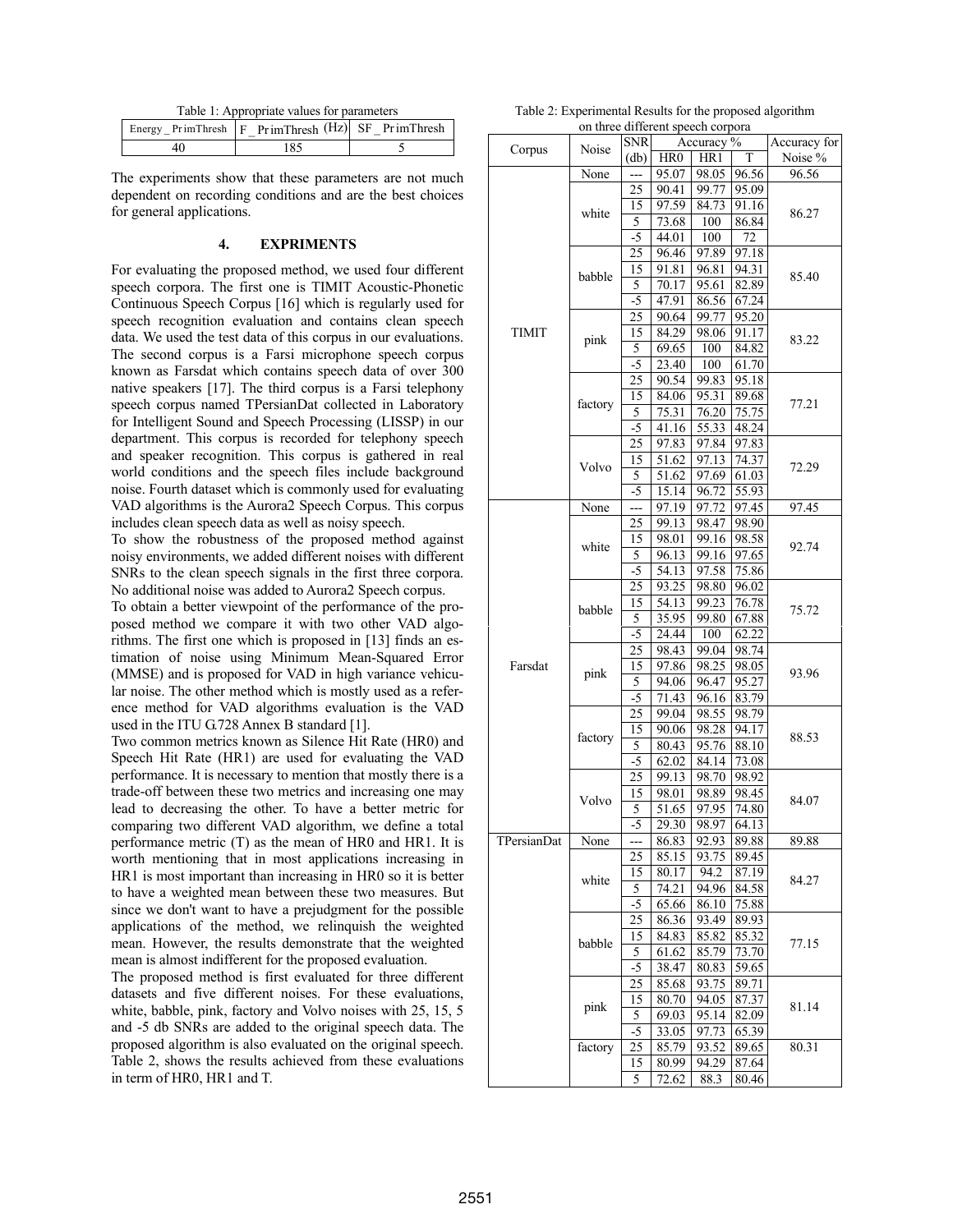|         |       | -5   | 51.86 |       | 75.12 63.49 |       |
|---------|-------|------|-------|-------|-------------|-------|
|         |       | 25   | 93.68 | 85.30 | 89.48       |       |
|         | Volvo | 15   | 81.49 | 86.85 | 84.17       | 79.18 |
|         |       |      | 57.48 | 91.56 | 74.52       |       |
|         |       | $-5$ | 46.52 | 90.60 | 68.56       |       |
| Average |       |      | 73.14 | 93.94 | 83.33       | 84.74 |

In the above Table the last column shows the average accuracy of the proposed method for a single noise in different SNRs. The average accuracy of the proposed method for the mentioned test set is 84.74%. For comparison, we evaluated the method proposed in [13] in the same conditions. From now on we simply call the method proposed in [13] as the MMSE method. The evaluation results are listed in Table 3 in the same order.

Table 3: Experimental Results for MMSE method presented  $\frac{1}{2}$  [13]

|              |         | <b>SNR</b> | $\mathop{\mathrm{III}}\nolimits$ [1.3] | Accuracy for |                |         |  |
|--------------|---------|------------|----------------------------------------|--------------|----------------|---------|--|
| Corpus       | Noise   | (db)       | Accuracy %<br>HR <sub>0</sub><br>HR1   |              | T              | Noise % |  |
|              | None    |            | 93.93                                  | 88.18        | 91.05          | 91.05   |  |
|              |         | 25         | 95.84                                  | 84.18        | 90.01          |         |  |
|              |         | 15         | 99.2                                   | 77.13        | $\sqrt{88.17}$ | 80.05   |  |
|              | white   | 5          | 99.95                                  | 58.85        | 79.4           |         |  |
|              |         | $-5$       | 99.97                                  | 25.27        | 62.62          |         |  |
|              |         | 25         | 89.68                                  | 85.65        | 87.67          |         |  |
|              |         | 15         | 84.01                                  | 86.01        | 85.01          | 83.41   |  |
|              | babble  | 5          | 81.27                                  | 83.16        | 82.21          |         |  |
|              |         | $-5$       | 79.32                                  | 78.22        | 78.77          |         |  |
|              |         | 25         | 93.12                                  | 83.68        | 88.4           |         |  |
| <b>TIMIT</b> |         | 15         | 98.09                                  | 76.68        | 87.39          | 78.56   |  |
|              | pink    | 5          | 99.95                                  | 57.80        | 78.87          |         |  |
|              |         | $-5$       | 99.97                                  | 19.23        | 59.60          |         |  |
|              |         | 25         | 95.01                                  | 83.12        | 89.06          |         |  |
|              |         | 15         | 97.20                                  | 76.38        | 86.79          | 78.88   |  |
|              | factory | 5          | 97.80                                  | 58.77        | 78.28          |         |  |
|              |         | $-5$       | 98.51                                  | 24.30        | 61.40          |         |  |
|              | Volvo   | 25         | 94.29                                  | 88.00        | 91.15          |         |  |
|              |         | 15         | 95.29                                  | 86.58        | 90.94          | 90.49   |  |
|              |         | 5          | 95.23                                  | 85.26        | 90.24          |         |  |
|              |         | $-5$       | 95.77                                  | 83.55        | 89.66          |         |  |
|              | None    | ---        | 89.50                                  | 98.78        | 94.14          | 94.14   |  |
|              |         | 25         | 94.54                                  | 95.73        | 95.14          |         |  |
|              | white   | 15         | 98.61                                  | 90.76        | 94.68          | 87.91   |  |
|              |         | 5          | 99.30                                  | 77.93        | 88.61          |         |  |
|              |         | $-5$       | 99.86                                  | 46.62        | 73.24          |         |  |
|              |         | 25         | 77.95                                  | 90.99        | 84.47          |         |  |
|              |         | 15         | 63.1                                   | 90.28        | 76.69          | 73.12   |  |
|              | babble  | 5          | 60.10                                  | 82.23        | 71.17          |         |  |
|              |         | -5         | 55.52                                  | 64.80        | 60.16          |         |  |
|              |         | 25         | 97.10                                  | 94.29        | 95.70          |         |  |
| Farsdat      |         | 15         | 98.61                                  | 87.61        | 93.11          | 82.7    |  |
|              | pink    | 5          | 99.50                                  | 65.77        | 82.64          |         |  |
|              |         | $-5$       | 99.86                                  | 18.86        | 59.38          |         |  |
|              |         | 25         | 90.61                                  | 93.07        | 91.84          |         |  |
|              |         | 15         | 92.43                                  | 84.75        | 88.59          | 77.57   |  |
|              | factory | 5          | 94                                     | 58.66        | 76.33          |         |  |
|              |         | $-5$       | 94.49                                  | 12.56        | 53.53          |         |  |
|              |         | 25         | 98.80                                  | 94.57        | 96.68          |         |  |
|              |         | 15         | 98.79                                  | 93.26        | 96.02          | 95.69   |  |
|              | Volvo   | 5          | 98.73                                  | 92.71        | 95.72          |         |  |
|              |         | $-5$       | 97.02                                  | 91.73        | 94.37          |         |  |

|                    | None    |      | 93.73 | 90.93 | 92.33 | 92.33 |
|--------------------|---------|------|-------|-------|-------|-------|
|                    | white   | 25   | 97.09 | 87.07 | 92.05 |       |
|                    |         | 15   | 98.71 | 79.00 | 88.85 | 80.65 |
|                    |         | 5    | 92.71 | 64.52 | 78.61 |       |
|                    |         | -5   | 99.97 | 26.28 | 63.12 |       |
|                    |         | 25   | 89.23 | 88.95 | 89.09 |       |
|                    | babble  | 15   | 79.56 | 84.37 | 81.96 | 78.79 |
|                    |         | 5    | 64.31 | 82.95 | 73.63 |       |
|                    |         | $-5$ | 61.27 | 79.72 | 70.49 |       |
|                    |         | 25   | 99.12 | 85.14 | 92.13 |       |
| <b>TPersianDat</b> | pink    | 15   | 98.32 | 76.23 | 87.27 | 80.16 |
|                    |         | 5    | 99.55 | 60.16 | 79.85 |       |
|                    |         | -5   | 100   | 22.82 | 61.41 |       |
|                    |         | 25   | 99.95 | 76.97 | 88.46 |       |
|                    | factory | 15   | 99.95 | 71.03 | 85.49 | 76.69 |
|                    |         | 5    | 99.01 | 52.18 | 75.59 |       |
|                    |         | $-5$ | 99.18 | 15.29 | 57.23 |       |
|                    |         | 25   | 95.83 | 90.81 | 93.32 |       |
|                    | Volvo   | 15   | 95.93 | 89.23 | 92.58 | 92.42 |
|                    |         | 5    | 96.89 | 88.20 | 92.55 |       |
|                    |         | $-5$ | 96.83 | 85.67 | 91.25 |       |
| Average            |         |      | 92.68 | 73.22 | 82.95 | 84.14 |

The results illustrated in Tables 2 and 3 show a slightly higher performance for the proposed method. But there are some other observations that should be highlighted. First of all these experiments show that in contrary to the proposed method, the MMSE method has a lower average HR1 and a higher Average HR0 which is not acceptable in most cases. The second point is that the main flaw of the proposed method is its low accuracy in Volvo noise which is the potency point of the MMSE method. As mentioned earlier the MMSE method is mainly proposed for VAD in vehicular noise environment which includes Volvo noise. If we exclude the Volvo noise from our evaluations the proposed method will highly outperform the method in [13]. Also the proposed method is about ten times faster than the MMSE method and is more applicable for real-time processing.

The second experiments are done on the Aurora speech corpus for evaluating the proposed method for three other noise conditions and comparing it with G. 729B VAD algorithm as a reference method. These experiments are done on subway, babble and car noises. Table 4 shows the resulted accuracy in terms of HR0, HR1 and T. The values indicating the performance of G. 729 have been derived from [18] where Aurora2 has also been used for performance evaluation.

Table 4: Comparison results for the proposed method and G. 729 standard

| Method                                                                 | Subway noise | <b>Babble Noise</b> |  |  | Car Noise |         |  |
|------------------------------------------------------------------------|--------------|---------------------|--|--|-----------|---------|--|
|                                                                        | HR0 HR1 T    | $HR0HR1$ T          |  |  |           | HR0HHR1 |  |
| G. 729B   42.3   92.5   67.4   41.7   92.9   67.3   55.3   87.7   71.5 |              |                     |  |  |           |         |  |
| Proposed 63.11 85.8 74.4 68.0 90.5 79.28 72.68 87.73 80.2              |              |                     |  |  |           |         |  |

The above table shows a considerable improvement in total VAD accuracy using the proposed method. But the main improvement in its accuracy is due to HR0 and HR1 is lower for the proposed method.

The third experiment is done to demonstrate the importance of each of the applied features in VAD algorithm independently. For this purpose we made a minor change in our algo-